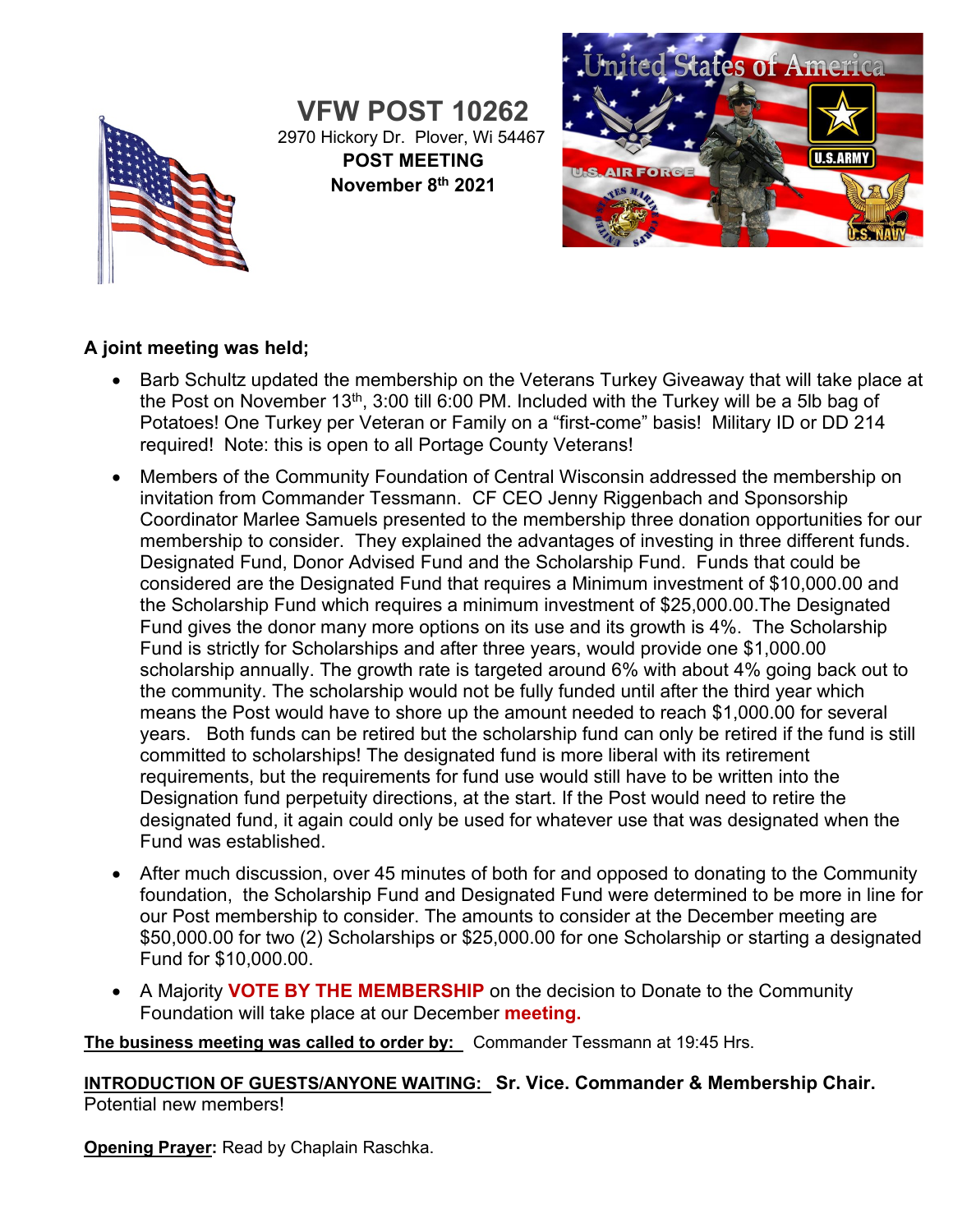**Pledge of Allegiance:** The Pledge Was recited by all members.

#### **Draping/Undraping of the Charter:**

- **Our Post Charter was undraped for Post and Rifle Squad Member Len Larsen.**
- **Our Charter was draped for Post Veteran & Rifle Squad Member Bob Kitto.**

#### **Recitation of section 230102 of the Congressional Charter:**

• **Was recited by all.**

#### **Roll Call of officers.**

| Present             | 12                             |
|---------------------|--------------------------------|
| Excused             |                                |
| Absent              |                                |
| VFW Members Present | 33 members physically present. |

#### **Membership Statistics,** APPLICATIONS, TRANSFERS & SWEARING-IN OF NEW MEMBERS; As of 1st of Nov.

Senior Vice Wysocki:

| Membership        |       |
|-------------------|-------|
| <b>Post 10262</b> | 86.95 |
| District 7        | 87.03 |
| Dept WI           | 88.04 |
| National          | 84.66 |

Commander Tessmann led the Post Membership Obligation for Army Veteran and new Post Life Member Ken Steckbauer. We welcome Ken to our Post.

# **Submissions of Meeting Minutes of previous month:**

October minutes were accepted with no Changes.

# **QUARTERMASTER REPORT and Financial Status! Quartermaster Berg;**

Reading/Reviewing of financial status;

The Canteen Profit & Loss for October is as follows; Total income- \$20,089.68 and the Net income is \$2,505.09. Our Jan thru October Post Profit and Loss; our total net income was \$58,132.43 A motion was made to accept the financial report by Comrade Jay. It was seconded by Comrade Ransbottom the motion carried.

# **SERVICE OFFICER REPORT: Yelkin;** No report.

• Comrade Yelkin can be reached at  $i$ yelkin@yahoo.com or 715 457-2812.

# **MEMBER OR FAMILY MEMBER IN DISTRESS:**

Information on members or family members in distress will be mentioned at the meeting, but will not be published because of Privacy concerns!

# **COMMUNICATIONS FROM THE ADJUTANT:**

Adj Strasser read the following thank you letters.

- Thank you from the Dept. of Mississippi for our Donation of \$2,500.00.
- From VFW VAVS (of the HOPTEL) for our donation of \$1000.00.
- From American Legion Riders for our donation of \$200.00 for the Wreaths across America.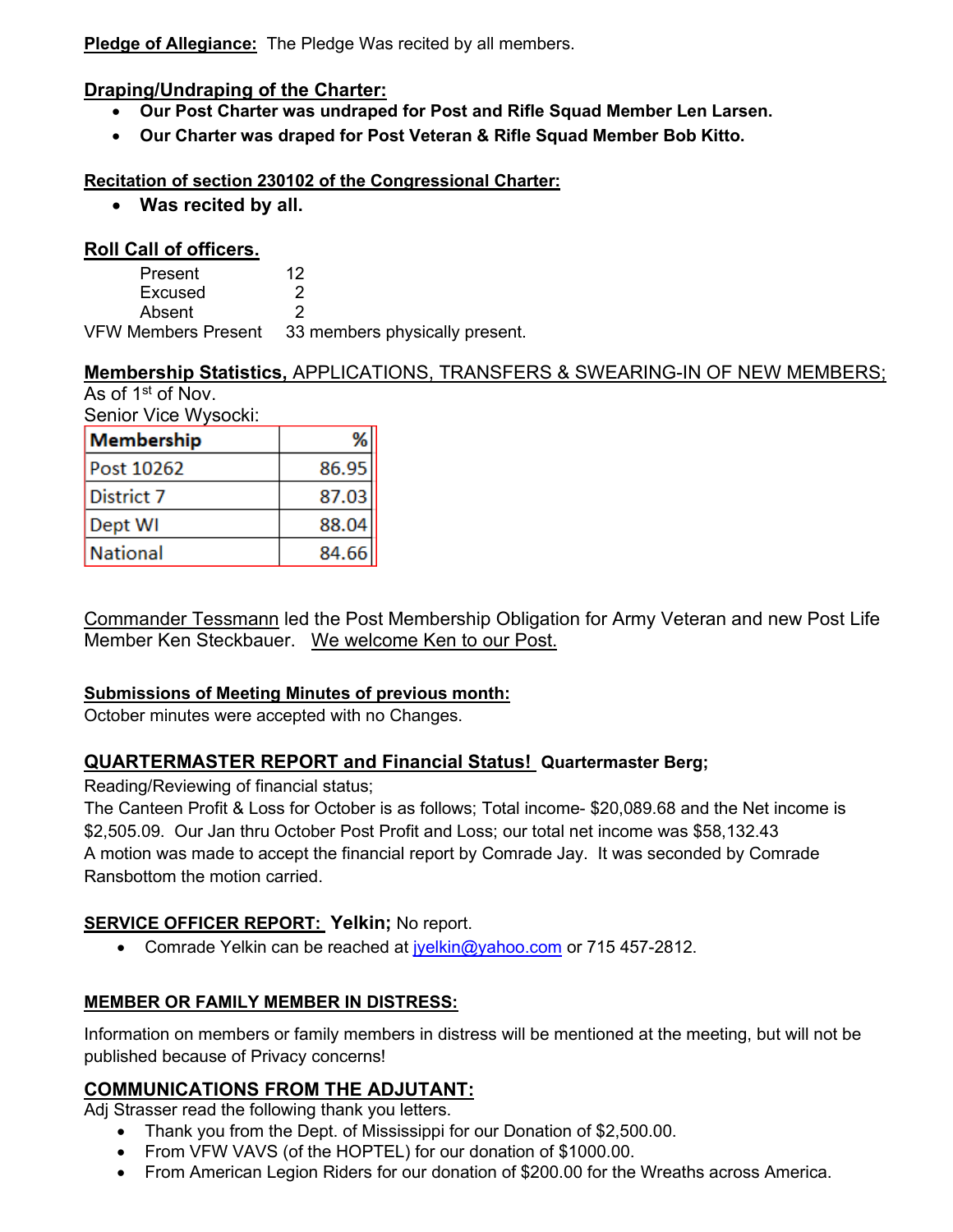• From Dogs 2 Dogtags for our donation of \$200.00.

# **POST OFFICERS REPORTS;**

- **SENIOR VICE CDR**; Comrade Wysocki mentioned that he had checked on the flag pole located near the Holiday Inn in Steven Point, that was mentioned as the flag being too small . Comrade Worzalla mentioned that the AMVETS are taking care of the Flag Pole and Flag and put up a small 3 x 5 for the winter.
- **JR. VICE CDR.** Comrade Taylor mentioned he is contacting his Patriots Guard members about support for the next Steak & Omelet Breakfast.
- **CHAPLAIN;** Comrade Raschka; No report!

#### **COMMUNITY SERVICE REPORT: Adjutant: Please continue to bring in your community service information!**

| POST 10262 Community Service Report (May 1 - Nov 4 '21) |     |                     |              |              |              |                                        |                                              |                                     |  |  |  |
|---------------------------------------------------------|-----|---------------------|--------------|--------------|--------------|----------------------------------------|----------------------------------------------|-------------------------------------|--|--|--|
| Category                                                |     | # Reports # Members | <b>Hours</b> | <b>Costs</b> | <b>Miles</b> | <b>IRS Mileage</b><br>$(S.14$ Mile $)$ | <b>Volunteer Time</b><br>Costs (\$24.69 /hr) | <b>Total Dollar</b><br><b>Value</b> |  |  |  |
| <b>Community Service</b>                                | 71  | 229                 | 517          | \$7,193      | 2,561        | \$359                                  | \$12,765                                     | \$20,316                            |  |  |  |
| <b>Youth Activities</b>                                 | 9   |                     | 10           | \$7,200      | 20           | \$3                                    | \$247                                        | \$7,450                             |  |  |  |
| Hospital                                                |     |                     | 4            | Ś0           | 57           | \$8                                    | \$99                                         | \$107                               |  |  |  |
| <b>Citizenship Education</b>                            | 10  | 81                  | 197          | Ś0           | 946          | \$132                                  | \$4,864                                      | \$4,996                             |  |  |  |
| <b>NAMS</b>                                             | 11  | 12                  | 20           | \$16,245     | $\Omega$     | \$0                                    | \$494                                        | \$16,739                            |  |  |  |
| <b>Safety Programs</b>                                  | 0   |                     | 0            | Ś0           | $\Omega$     | 50                                     | \$0                                          | \$0                                 |  |  |  |
| Legislative Action                                      | O   |                     | 0            | Ś0           | 0            | \$0                                    | Ś0                                           | \$0                                 |  |  |  |
| <b>Buddy Poppies</b>                                    |     | 20                  | 60           | \$240        | 140          | \$20                                   | \$1,481                                      | \$1,741                             |  |  |  |
| <b>TOTAL</b>                                            | 103 | 352                 | 808          | \$30,878     | 3,724        | \$521                                  | \$19,950                                     | \$51,349                            |  |  |  |

#### **The 8:00 PM Prayer was recited by Chaplain Raschka!**

# **COMMITTEE REPORTS;**

**House Committee:** HC Chair Ransbottom addressed the following;

- The new phone system is in place and operating. We now have Voice Mail.
- The Point of Sale (POS) System ordered that was approved by the House Committee is still not in.
- Finalizing Contract with Jakes Kitchen is complete! A two year contract. With the finalizing of the contract, only Jake's Pizza's will be sold at the Post.
- The side doors replacement has been awarded to Mark Spreda. The future plans now being looked at are for a Vestibule and a Glass door for the Parking lot side door.
- The T shirts are in and the sale and distribution of them is on-going.
- HC Chair Ransbottom is reviewing the Quote for addressing Main Sign and adding in the Digital Signage, just need to review with vendor the requirements called out so that they meet our requirements. The quote needs to reviewed!
- Sign on Automotive Pole has been ordered, just waiting on the exact install date, need to finish contract for power cost annually and the 'rental' of the pole. The legal terms have been worked out and yearly electrical cost is being worked on!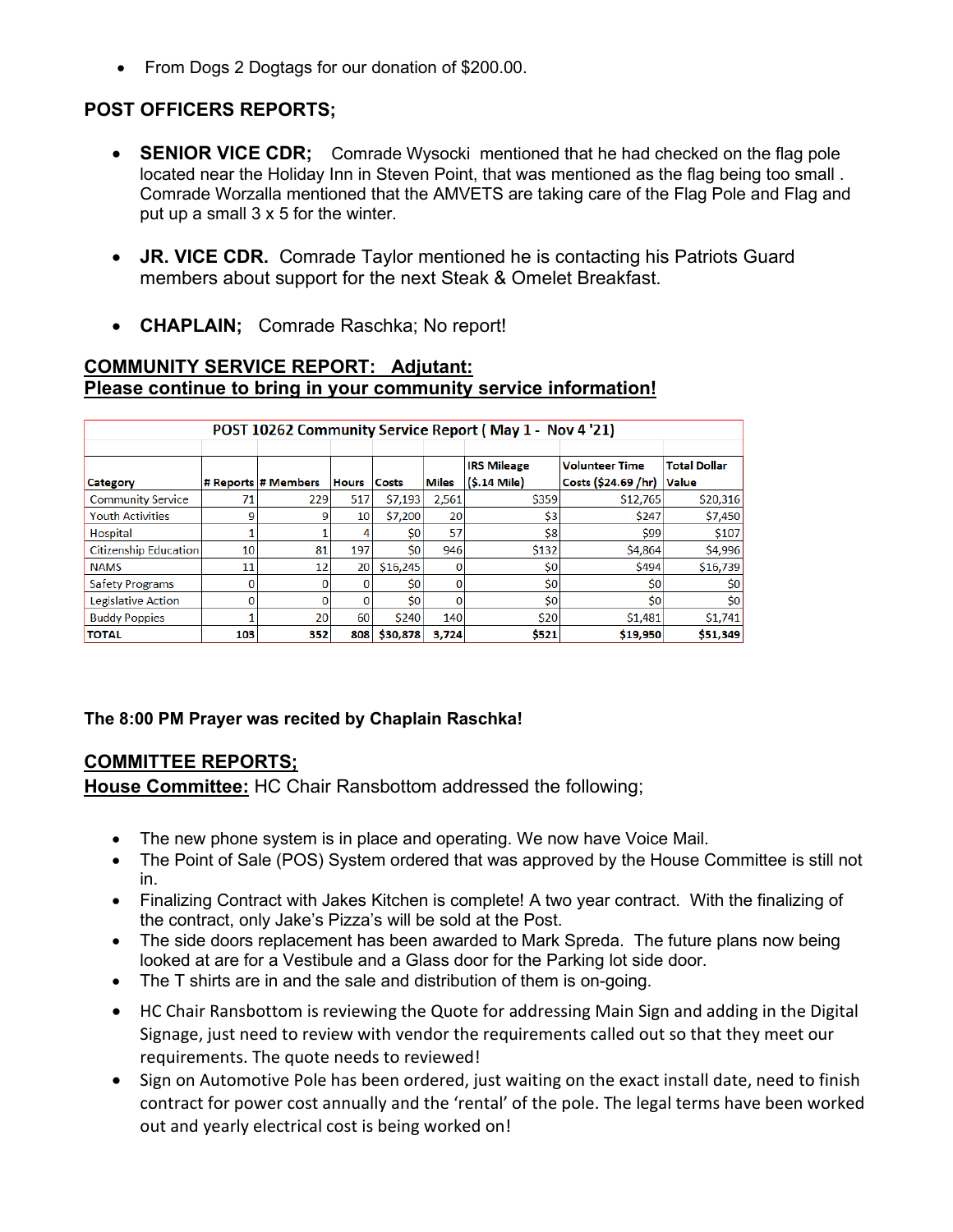# **Rifle Squad: Comrade Strasser**

- We had a quiet month with the exception for our Rifle Squad providing Military Honors for Post & Rifle Squad member Len Larsen.
- Bob Kitto, our former Bugler will have his Military Honors provided at another date in Madison. His service was held Nov 6<sup>th</sup> at St Paul's Methodist Church in Stevens Point.
- Many thanks to everyone who helped with the Celebration of Life event for Len at our Post. It was a special and emotional event that recognized the relationship our Comrade Len had with the membership and our Post in general! Rest in peace, Len!
- October Steak and Omelet Breakfast was slow! Looking forward to our December Christmas with Santa Breakfast and hope it is better attended. Comrade Verhage can provide our money numbers for the Oct. Breakfast! Comrade Verhage reported that we took in \$506.00 and the cost was \$474.00, so we made a total of \$32.00. Appears we were in competition with the Local KC's breakfast that they just started.
- Need all Rifle Squad members for our Veterans Day event at the Plover Veterans Memorial to check out their planning calendars. Our Post Flags, (3) will need to be carried and we need seven (7) Riflemen to properly provide the Rifle Salute! With our Bugler, that makes a dozen (12) members required for this Veterans Day event!
- **Our Veterans Day Ceremony is the Plover Legion Responsibility, but our Post Rifle Squad is involved with the Ceremony that starts at 11:00 AM at the Plover Area Veteran's Memorial. Everyone is invited to attend the ceremony at the Memorial and then attend the "Pot Luck Lunch" that is hosted by the Legion Auxiliary after the Ceremony at our VFW Post!**
- Comrade Strasser also mentioned that he and Chaplain Frank would be visiting the Stevens Point CBRF/Assisted living home on Sherman Street Nov 10<sup>th</sup> for Veterans Day Activities and he would also be visiting the Christian Academy Nov 15<sup>th</sup> as a Guest Speaker for the AMVETS for Veterans Day Activities!

**Golf Committee;** Comrade Zynda mentioned that the Golf Committee would have a scheduled meeting at 6:30 on the  $15<sup>th</sup>$  to finalize the Golf Tournament financial and other issues.

# **Citizenship, Education & Youth Developments Committees;**

# **1. Scholarship Committee:**

**Comrade Zynda;** No report.

# **2. Voice of Democracy & Patriot's Pen & Teacher of the Year. Comrade Strasser**

- **VOICE OF DEMOCRACY & PATRIOT'S PEN COMMITTEE:** (Strasser)
- The approval the Monetary Awards for the 1<sup>st</sup>, 2nd & 3<sup>rd</sup> place finishers in both categories is great! VOD awards of \$250.00, \$200.00 and \$150.00.and also \$150.00. \$125.00 & \$100.00 for the PP winners will be presented ASAP when all of the awards etc. are received. We will need to purchase of Gift Cards for all of the Competitors who entered the Competition. Approximately 27 for \$10.00 each.
- Recommend Our Teacher of the Year Award"should be Twice the amount of the HS winner" \$500.00 would be adequate. Also some gift like the "Golden Apple Teachers award!
- A motion was asked for by the commander to approve the \$500.00 for the Teacher Award. The motion was made by Comrade Jay and seconded by Comrade Suchon. The motion carried.
- The VOD & PP Judging was conducted Saturday afternoon. There were 30 PP Competition entries. There were 19 entries from St Paul's Lutheran and 11 from the Christian Academy. The winners for the PP Competition were # (1) Olivia Wiza,St. Paul's, # (2) Nathan Herman, St. Paul's ,# (3) Yonah Swan. Christian Academy. There were only four (4) VOD Competition entries, all from SPASH, and the winners were # (1) Pamela Domres, # (2) Adeline Johnson
- $#$  (3) Lillith Higgins.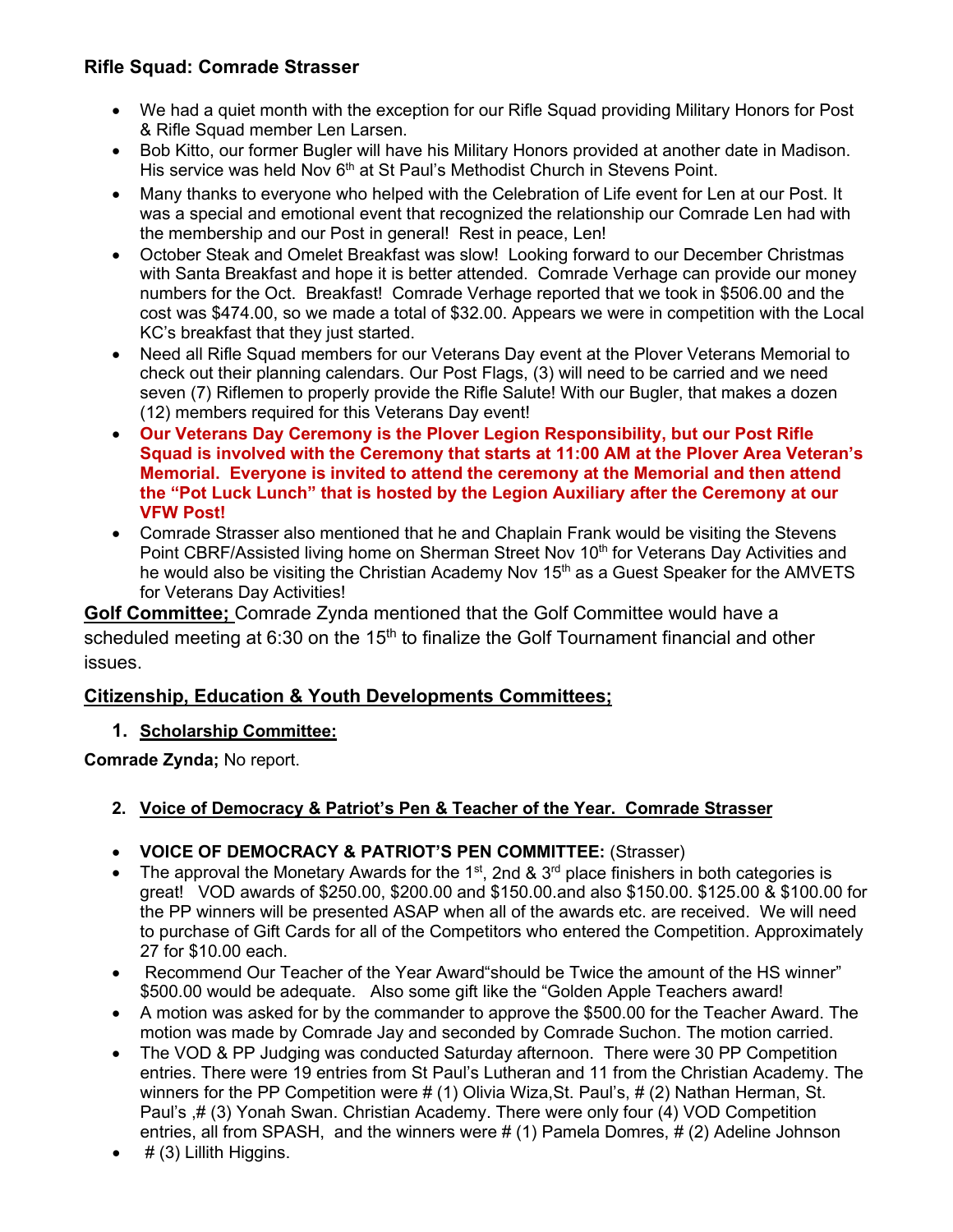- Our Post Teacher of the year entry is Dan Hoppe, HS Social Studies and History Teacher from SPASH.
- Thanks to our seven Judges, Mark Wysocki, Sherri Engel, Robbie Dunlap, Sandi Kowalski, Peggy Klitgaard-Mancel, Mary Kimmel, Deb Suchon. Hope their selections go far into the District and Dept. Judging!

#### **MILITARY ASSISTANCE PROGRAM (MAP) Comrade** Ron Charneski:

#### **Surgeon: Worzalla**

• **SURGEON:** (Worzalla) No report

#### **Poppy Committee:** Comrade Mugridge;

• No report.

**Donation Committee: Donation Committee members; Comrades Tessmann, Ransbottom, Wysocki, Taylor, Brad Shufelt & new member John Thomas!**

# **Comrade Wysocki reported on requests!**

- **Subject: Donation Committee;** received a request from the Auxiliary for a donation of \$200.00 for support of the hosting of the Army/Navy football game on Dec  $11<sup>th</sup>$ .
- **A request from Deb Suchon for a donation of \$75.00, to help the AMVETS Post 2180 in TOMAH to secure items for Veterans Christmas Party in Necedah in the Veterans Building.**
- **A motion was made to cover both requests was made by Comrade Jay and seconded by comrade Halverson! The Motion Carried.**
- **Received** two thank you letters, one for the Salvation Army for our \$200.00 donation and form Portage County Boys and Girls Club of Portage County. The card was written by children.
- A donation Committee meeting is scheduled for Thursday, Dec  $2<sup>nd</sup>$  at 6:30 PM.

# **UNFINISHED BUSINESS:**

- The issue of where and what direction the Gazebo should be facing before it is anchored down was discussed. After discussion and recommendations, a vote on anchoring it where it currently is was taken. Only 13 members out of 33 voted to leave it where it currently is setting. The vote to turn it 45 degrees and anchor it facing the parking lot was taken, and 20 members voted for the move. The majority voted to move the shelter and the Commander then directed the membership the set up the date to move the shelter!
- The issue of Lake Pacawa was brought up and Commander Tessmann who handed out a "Dear Members letter" asking the members to read and consider the message contents and support his efforts to help the Village of Plover create a patriotic area near the children splash pad and playground. He is asking the membership to consider donating \$10,000 per year for five years for naming rights for a Flag Memorial. Attached to the letter is the Rettler Corp Flag Memorial-Conceptual Donor Recognition Rendering!
- The Rendering features three granite blocks that would be engraved to depict the three most recent conflict areas our veterans were deployed to. A map of Vietnam, a map of Iraq and a map of Afghanistan with each etched to identify major units deployed to each area and other information may be included. He felt that the granite blocks would become "reflection blocks" for those who visited the memorial!
- Members! Please note that Commander Tessmann considered the impact of the decision made by just 23 Post Members at our October Post Meeting, to support Funding of the Lake Pacawa Flag Memorial. Understanding and considering all of the feedback he has received, he has decided that all of the membership, in one form or another, should participate in the decision, on whether to vote for, or against the donation to the Village of Plover Lake Pacawa Flag Memorial Project!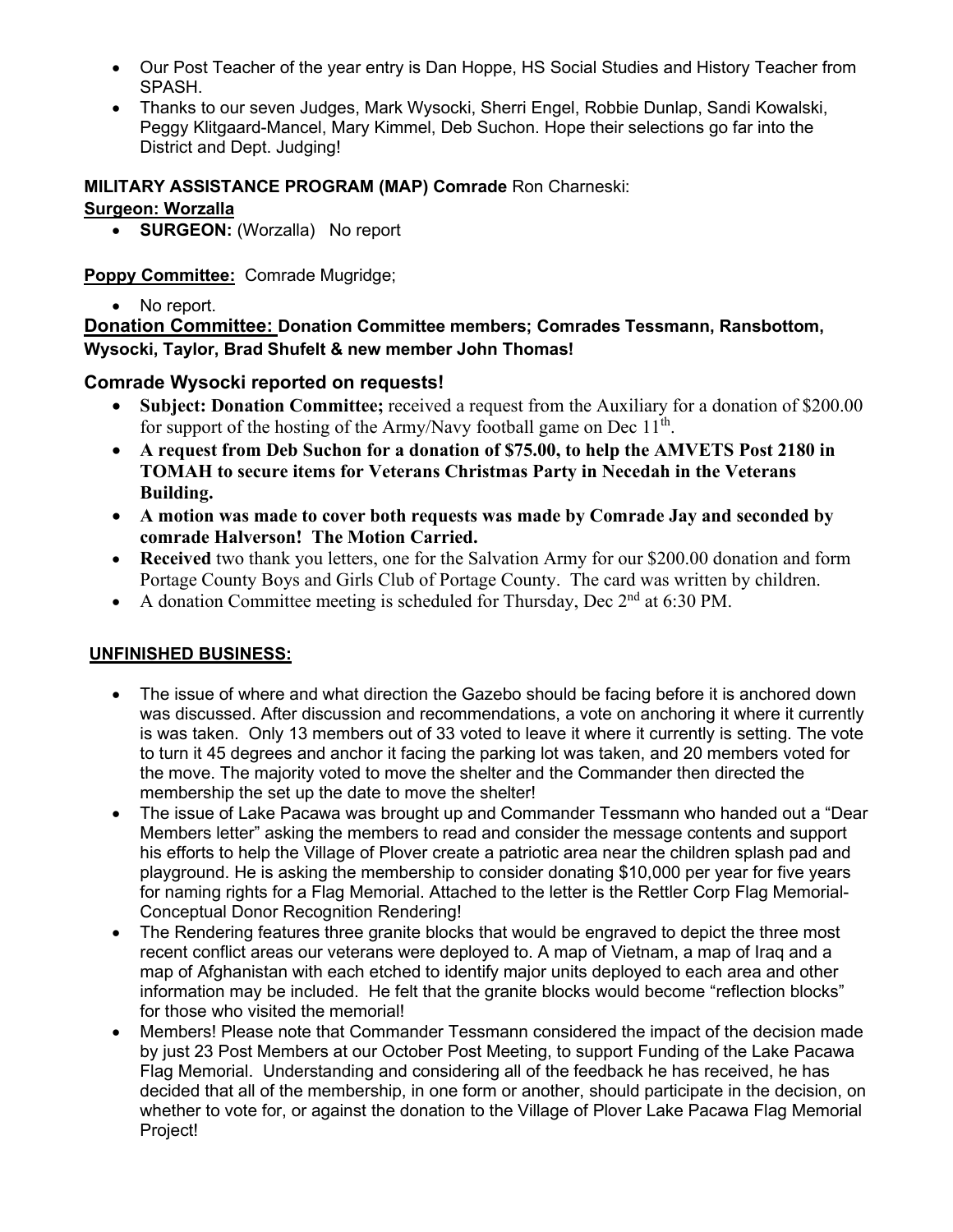- After a considerable amount of emotional debate and discussion, to include Comrade Dan Ault who addressed the membership with an emotional message in support of the memorial, and Comrade Ransbottom informing the membership of his family's patriotic history, a motion first had to be made to rescind the October majority vote. The option is to vote yes to rescind, or no, to not rescind to October majority vote. A motion was made to rescind the October vote by Comrade Zynda. The motion was seconded by Comrade Jay. The motion carried by a super majority.
- No further discussion took place and Commander Tessmann stated that a revote on the Lake Pacawa Donation to the Village will take place at our regular scheduled December meeting.
- Commander Tessmann stated that his desires are that all Post members have an opportunity to vote on the Lake Pacawa donation of \$50,000 to the Village of Plover in yearly \$10,000 increments.
- Comrade Worzalla made a motion that no mail-in votes be counted. The Only votes to be counted are from the members who are attending the meeting. The motion was seconded by Comrade Ransbottom! The motion carried without any discussion!

#### **NEW BUSINESS;**

- Proposed Changes to both the HC SOP and the Donation SOP that should be considered at our Meeting. The suggested changes are Drafts that can be changed to meet the current membership opinions on situations concerning Donations and House Committee expenditures.
- **HOUSE COMMITTEE** change, Draft of Para; 3. Of the Finances section; the largest sum which the House Committee may spend for normal operations without a vote by Post members at regular Post meeting, shall be \$700.00. When and if projects develop that require a membership vote of approval, the approximate cost, time and estimates, as complete and accurate as possible, should be provided to the Adjutant for entry on the next scheduled Post Meeting Agenda! This will allow all concerned members an opportunity to consider the project, form opinions and decisions for input at the next Post meeting!

**DONATION COMMITTEE** Change is an addition of para 6. All Donation or Funding requests that the Donation Committee has proposed or considered at their meeting, must be brought to the membership for approval. All recommended donations that are under \$500.00 each, should be mentioned to the membership at the meeting, without much explanation, however, they should have first been researched and recommended for approval, by the committee. Donations and Funding requests that are larger than \$500.00 must be explained and justified, and passed on to the Adjutant for inclusion in the Agenda for the next scheduled Post meeting! This will allow all concerned Post members an opportunity to consider the donation or funding request, prior to the meeting, there-by, provide "Feed-Back", and provide opinions, and decisions that are in the best interests of our VFW POST.

**Commander Tessmann asked the membership if they accepted and approved the proposed changes to the SOP's. For acceptance with "Yea's, the majority were yea's. Change will be made to the current SOP's to reflect the approved changes in the November minutes!**

#### **Good of the Order;**

• The next District meeting will be Held in Merrill on February 20<sup>th</sup>.

#### .**Birthdays & Anniversary's:**